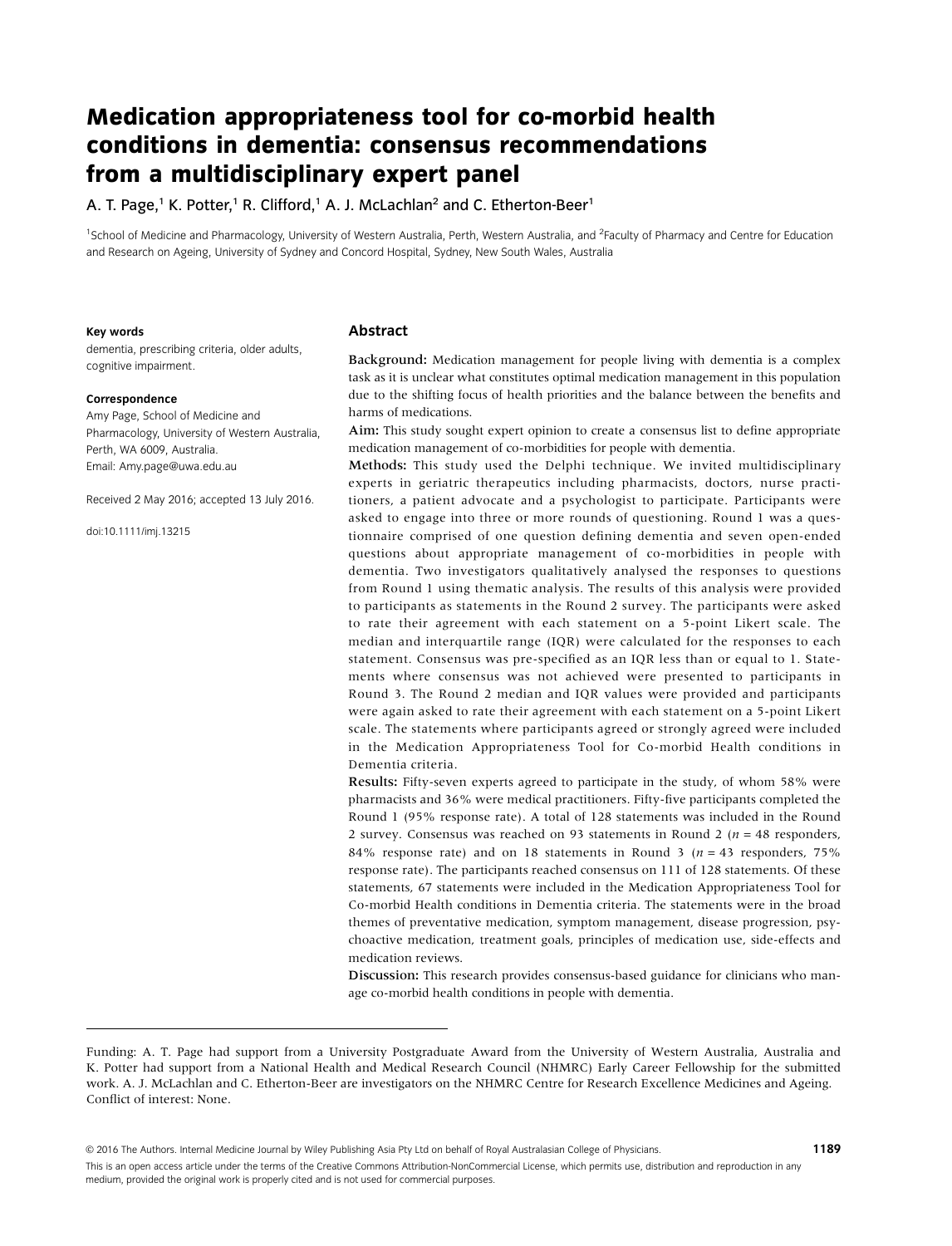# **Introduction**

Dementia is a life-limiting disease with an average survival time of less than 5 years from diagnosis.<sup>1,2</sup> It is the third leading cause of death and the leading cause of disability burden in adults aged 65 years and over in Australia.<sup>3,4</sup> Co-morbidities and polypharmacy are common in people with dementia, though evidence is scarce for medication safety, tolerability and efficacy in this population.<sup>5–7</sup>

People with dementia have as many co-morbidities as their peers (cognitively intact people of a comparable age) and take a mean of five or more medications daily. $8-14$  However, people with dementia are more likely than their peers to use certain medication classes, such as antihypertensives, laxatives, diuretics, antidepressants and antipsychotics.15,16 This medication use may reflect risk factors for dementia and common co-morbidities such as cardio and renovascular disease.<sup>6,17-19</sup>

Age-related pharmacokinetic changes occur in all older people,20–<sup>22</sup> and an altered blood-brain permeability in people with dementia means that they may be more sensitive to neurological and cognitive effects of medications than their peers. $23,24$  These pharmacokinetic changes are additional to drug-disease interactions that occur in dementia.25 The safety profile and efficacy of many medications in people with dementia are undetermined due to their active exclusion from 85% of published clinical trials.26 Furthermore, the tendency for people with dementia to under-report disease-related symptoms means that it is likely they also under-report side-effects.<sup>27</sup>

Research in people with dementia focuses on treatments that prevent or delay dementia onset and/or progression and manage dementia-specific symptoms,<sup>28</sup> such as the neuropsychiatric or behavioural symptoms common in people with dementia.<sup>29,30</sup> Evidence for the efficacy of these medications is conflicting,<sup>31,32</sup> and the harms of some, such as antipsychotics and benzodiazepines, make them potentially inappropriate in this population.<sup>33</sup>

Despite the frequency of co-morbidities and medication use among people with dementia, appropriate medication management in this life-limiting condition is infrequently studied and poorly understood. Studies of antihypertensives, hypoglycaemics, statins and antiinflammatories mainly assess their ability to delay dementia onset.<sup>34–41</sup> After dementia onset, medication appropriateness to manage co-morbidities is complicated by a relative absence of evidence.<sup>5-7</sup> Preventive treatments may require a treatment time to benefit that exceeds life expectancy, $42$  or may target treatment goals that are not relevant to the individual or their families.<sup>43</sup> This is combined with a shifting focus on the priorities of

healthcare in this patient cohort and the balance between the benefits and harms of medicines.<sup>44</sup>

Medication management is subsequently complicated for people with dementia, and careful consideration should be given to initiation and continuation of all medications. Medication management decisions for people with dementia are often based on data collected in younger adults or peers, which may not be generalisable or relevant to this population. The existing explicit prescribing criteria developed for older people do not account for the additional complexities of dementia or its life-limiting nature.<sup>45-49</sup> Consensus-based guidance specifically for people with dementia would assist clinicians with decisionmaking in this population. $50,51$  This study aimed to elicit opinion and gain consensus on appropriate medication management of co-morbidities in people with dementia. The intended outcome was to create a consensus-based list of statements to define appropriate medication management of co-morbidities in people with dementia named the Medication Appropriateness Tool for Co-morbid Health conditions in Dementia (MATCH-D) criteria.

# **Methods**

The methods for this study have been previously described in detail, <sup>52</sup> and are briefly described here.

Ethical approval was granted from the University of Western Australia's Human Research Ethics Committee (HREC) (reference: RA/4/1/7172).

# **Expert panel selection**

Clinical and research based experts with relevant backgrounds were eligible for inclusion on the multidisciplinary expert panel. Participants were identified using a multipronged approach.<sup>52</sup> Relevant professional associations and networks were approached to distribute an advertisement for recruitment to their membership. Individuals identified as potentially eligible participants through their peer-reviewed publications, participation in relevant conferences or peer-nominated, were sent personalised letters of invitation to participate. Conflicts of interest were declared and assessed.

### **Data collection**

The Delphi technique consisted of three rounds (Fig. 1), which were administered via Qualtrics: Online Survey Software & Insight Platform.<sup>53</sup> A cover sheet that stated the intention of the rounds was included.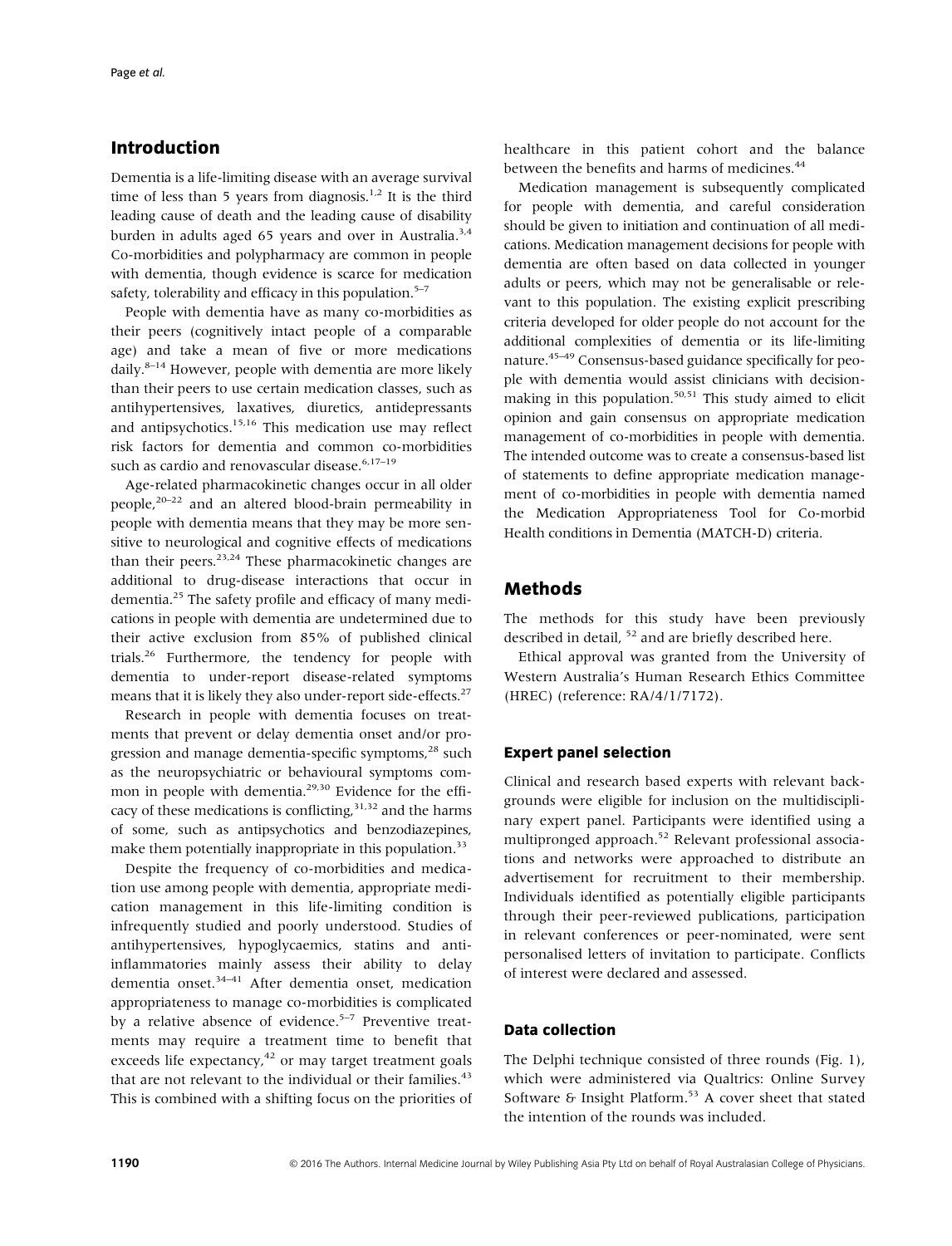

Figure 1 Flow chart to illustrate the process of the three rounds of the Delphi technique.

#### **Round 1 – survey design**

The survey questions were developed by three investigators (AP, CEB and KP). The Round 1 questionnaire asked seven open-ended questions with respect to pharmacotherapeutic management of co-morbidities for people with dementia. The questionnaire included one statement that measured agreement on a 5-point Likert scale. This statement was to define dementia. The questions asked the expert panelists their opinion on the approach to medication management of co-morbidities for people with dementia (Supporting Information, Appendix S1).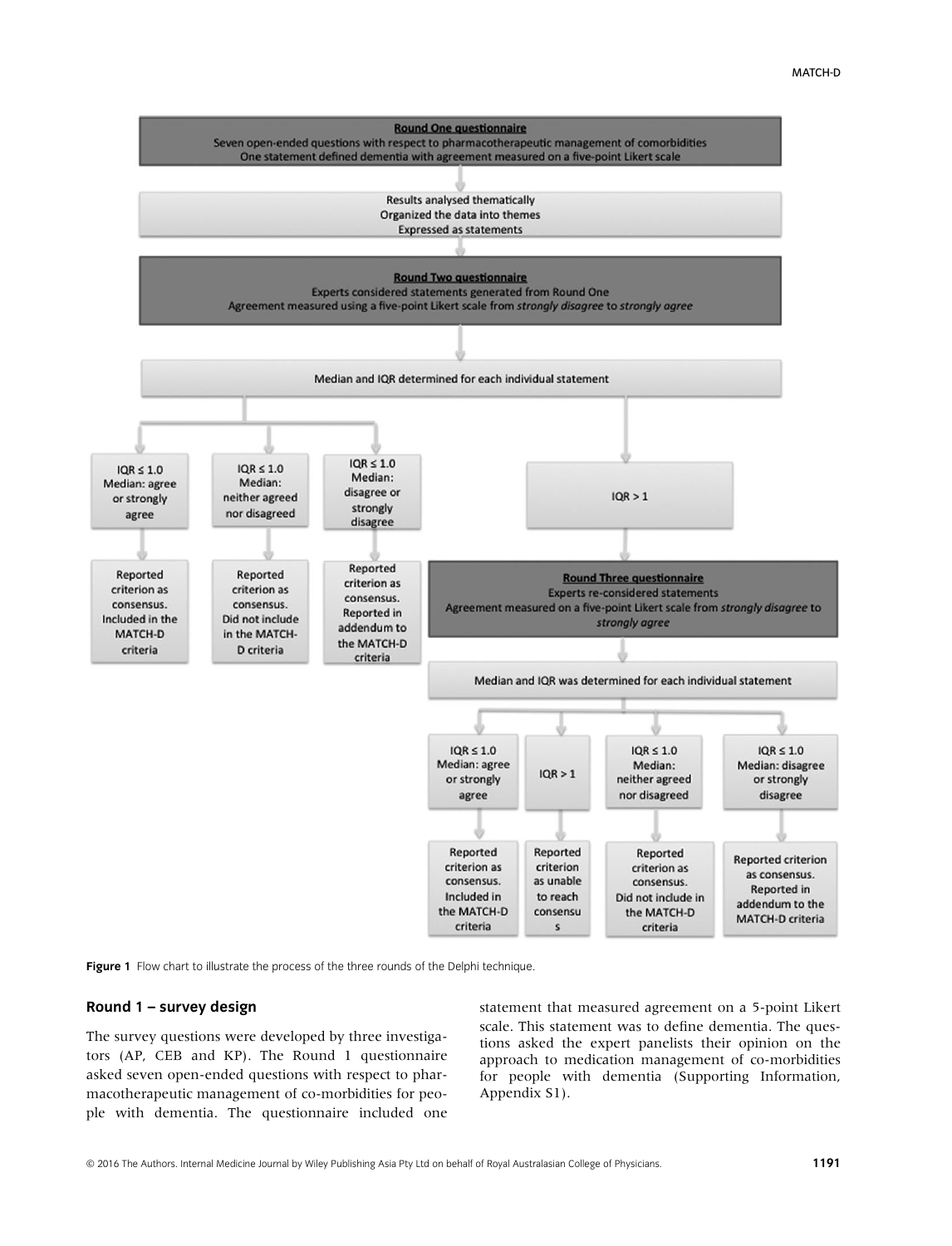#### **Round 1 – survey pilot**

The survey was piloted with all the investigators (three pharmacists, a general practitioner and a geriatrician/ clinical pharmacologist). Adjustments were made to the questions and format of the survey based on their feedback. The pilot process was repeated with five senior clinical pharmacists in November 2014. The survey was further adjusted based on their feedback.

#### **Round 1 – survey administration**

The survey was administered to the expert panel in May and June 2015.

#### **Round 1 – data analyses**

The responses to the open-ended questions collected during Round 1 were analysed thematically. Two researchers independently coded the data using content analysis to organise the data into themes and collaborated to discuss any disagreement to reach a consensus.

The Round 1 analysis was used to develop statements to present to participants in the Round 2 survey. Statements were amalgamated where the researchers agreed that the statements had the same or very similar meaning.

#### **Rounds 2 and 3**

# **Round 2 – survey design**

The Round 2 survey consisted of statements generated in response to the open-ended questions in the Round 1 survey. Participants were asked to state the extent to which they agree with the statements using a 5-point Likert scale from *strongly disagree* to *strongly agree*.

Statements with quantitative thresholds were repeated with different sensitivities to clarify agreement where relevant. For example, participants were asked if they agreed with the statements that a medication review (otherwise known as a medicines use review (MUR)) should be triggered by (i) five or more medications, (ii) eight or more medications and (iii) ten or more medications.

Statements were referenced to early, mid and late stages of dementia. The stages were defined for the participants as:

Early-stage dementia: "mild cognitive impairment with a preserved ability to self-care and undertake activities of daily living."

Mid-stage dementia: "moderate cognitive impairment with physical function often preserved. People with mid-stage dementia may be living with support in the community or a low-care residential aged care setting."

Late-stage dementia: "severe cognitive impairment and declining function (inability to recognise loved ones, unable to ambulate independently, incontinent of urine or faeces)."

#### **Round 3 – survey design**

Statements to which agreement was reached in Round 2 were removed from the survey for Round 3. The remaining statements to which the agreement was not reached in Round 2 were resubmitted to the panel in the Round 3 survey.

### **Rounds 2 and 3 – survey administration**

The Round 2 survey was administered in September and October 2015, and the Round 3 survey was administered in November 2015.

# **Rounds 2 and 3 – data analyses**

The quantitative data (responses to the Likert scales) were entered into spss v22 (IBM, Armonk, NY, USA) for Macintosh statistical software for analysis.<sup>54</sup>

To undertake the quantitative analysis, the Likert scale responses were coded numerically as: *strongly disagree* = 1, *disagree* = 2, *neither agree nor disagree* = 3, *agree* = 4 and *strongly agree* = 5. Descriptive statistics were undertaken on the entire data set to determine the median and interquartile range (IQR) for each statement. Where the median was not a whole number, it was rounded to the nearest whole unit so that it remained consistent with a response of strongly disagree, disagree, neither agree nor disagree, agree or strongly agree.

#### **Definition of consensus**

Consensus for an individual statement was pre-defined as an IQR less than or equal to  $1.^{52}$ 

## **Statement synthesis for the MATCH-D criteria**

The statements were condensed to produce the final MATCH-D criteria. Statements were included in the MATCH-D criteria for clinical application where the participant consensus was agreed or strongly agreed. Statements were not included in the MATCH-D criteria where the participants reached agreement that they neither agreed nor disagreed, disagreed or strongly disagreed.

Statements where participants agreed that it was relevant for early, mid and late stage dementia were combined to indicate that these remained relevant regardless of dementia stage. These were collated under the heading 'all stages'. For statements with multiple quantitative thresholds, we reported the lowest of the thresholds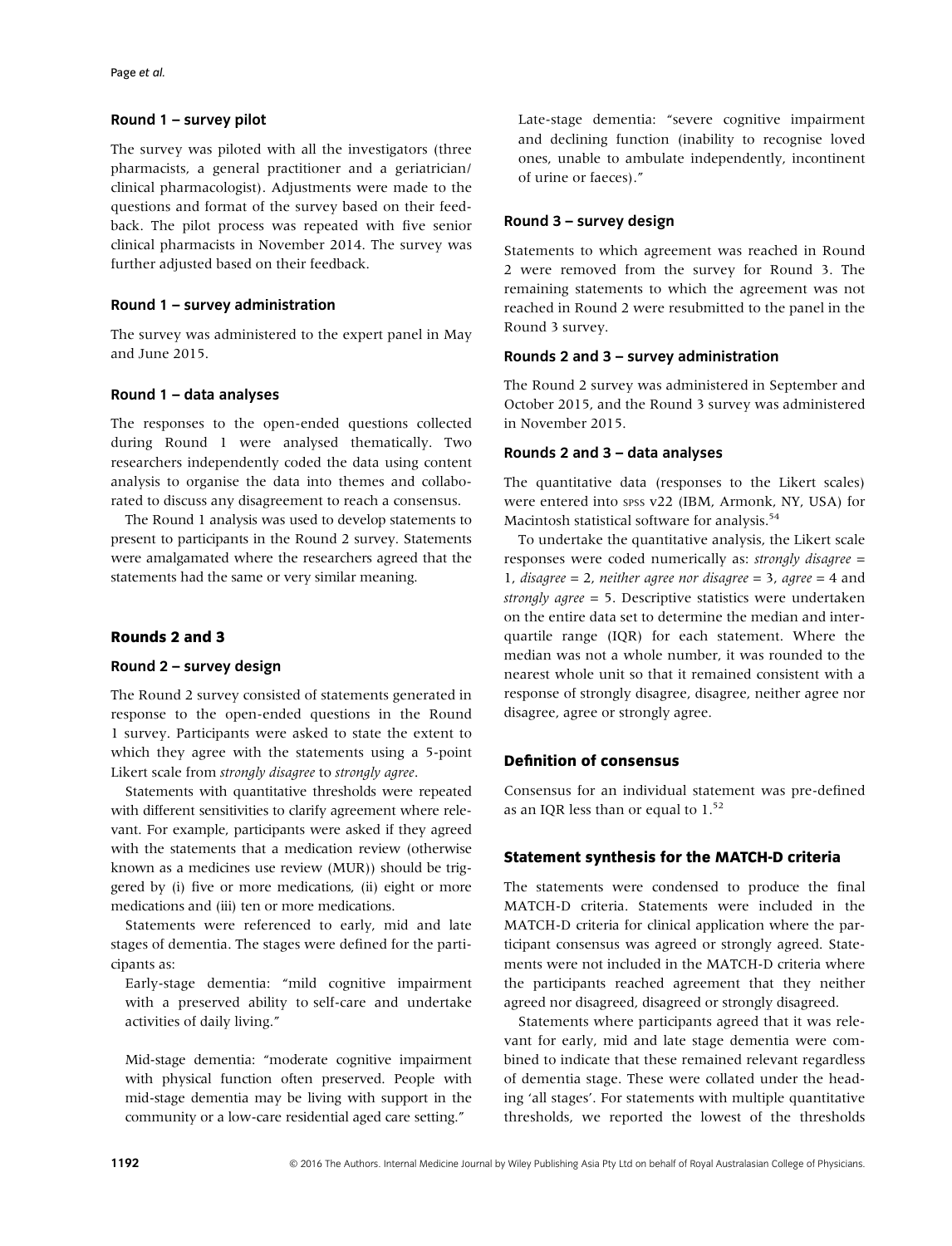where more than one response elicited the same consensus-based response (i.e. agree or strongly agree).

# **Results**

The multidisciplinary expert panel consisted of 57 experts with qualifications and experience in relevant fields (Fig.2; Table 1).

## **Definition of people with dementia for the criteria**

Experts agreed on the draft definition in Round 1 but suggested modifications in free text comments. They agreed on the refined definition in Round 2. The final consensus definition of dementia for use in the criteria was:

Dementia is a clinical syndrome characterised by a chronic progressive decline in neurocognitive function, specifically affecting memory, cognition, language, behaviour, emotional control, and social functioning beyond the expected effects of physiological ageing and not

**Table 1** Participant characteristics

attributable to an intercurrent illness. The specific signs and symptoms of dementia and the rate of progression vary accordingly to the aetiology and individual. One or more aetiology may be present at the same time; the most common forms of dementia are Alzheimer's, vascular, Lewy body, and fronto-temporal dementia.

#### **Agreement on the proposed criteria**

The panel considered 128 statements in eight domains for the Round 2 survey. Consensus was reached on 93 (73%) of the 128 proposed statements considered by the expert panel in Round 2: disagree ( $n = 4$ ), neither agree nor disagree ( $n = 8$ ), agree ( $n = 45$ ) and strongly agree ( $n = 36$ ).

The panel considered 36 statements for the Round 3 survey. Consensus was reached on 19 (53%) of the 36 proposed statements that were re-administered in Round 3: disagree  $(n = 8)$ , neither agree nor disagree  $(n = 1)$  and agree  $(n = 4)$ .

| Age                                          | $20 - 29$ years                                                                                   | $n = 4, 7%$   |
|----------------------------------------------|---------------------------------------------------------------------------------------------------|---------------|
|                                              | 30-39 years                                                                                       | $n = 15, 26%$ |
|                                              | 40-49 years                                                                                       | $n = 15, 26%$ |
|                                              | 50-59 years                                                                                       | $n = 16,28%$  |
|                                              | 60-69 years                                                                                       | $n = 7, 12%$  |
| Gender                                       | Male                                                                                              | $n = 21,37%$  |
| Qualifications as an expert                  | Authored one or more papers connected to medicine use in older<br>people in the last 10 years?    | $n = 28,49%$  |
|                                              | Credentialed in an area related to medicine use in older people (CGP,<br>AACP, Geriatrician etc.) | $n = 39,68%$  |
|                                              | Practised in a relevant field for 5 or more years?                                                | $n = 48, 85%$ |
|                                              | Participated in an invitation only symposium or focus group related<br>to geriatric medicine use  | $n = 29,51%$  |
|                                              | Received a personally addressed letter inviting you to participate in<br>this study.              | $n = 36,63%$  |
| Health profession or background              | Pharmacist                                                                                        | $n = 33,58%$  |
|                                              | General practitioner                                                                              | $n = 4, 7%$   |
|                                              | Clinical pharmacologist                                                                           | $n = 1, 2%$   |
|                                              | Geriatrician                                                                                      | $n = 9,16%$   |
|                                              | Physician                                                                                         | $n = 5, 9%$   |
|                                              | General medicine physician                                                                        | $n = 1, 2%$   |
|                                              | Research psychologist                                                                             | $n = 1, 2%$   |
|                                              | Registered nurse                                                                                  | $n = 2, 4%$   |
|                                              | Nurse practitioner                                                                                | $n = 1, 2%$   |
|                                              | Patient advocate                                                                                  | $n = 1, 2%$   |
| Work environment                             | Research based                                                                                    | $n = 8, 14%$  |
|                                              | Practice based                                                                                    | $n = 28,49%$  |
|                                              | Both research and practice based                                                                  | $n = 20, 35%$ |
|                                              | Research, education and practice based                                                            | $n = 1, 2%$   |
| Years experience in managing pharmacotherapy | Under 5 years                                                                                     | $n = 14, 25%$ |
| for people living with dementia              | $5-10$ years                                                                                      | $n = 9,16%$   |
|                                              | $11-20$ years                                                                                     | $n = 16,28%$  |
|                                              | $21 - 30$ years                                                                                   | $n = 11, 19%$ |
|                                              | $31 + \text{years}$                                                                               | $n = 4, 7%$   |

Numbers are *n* (%). AACP, Australian Association of Consultant Pharmacy; GCP, Certified Geriatric Pharmacist.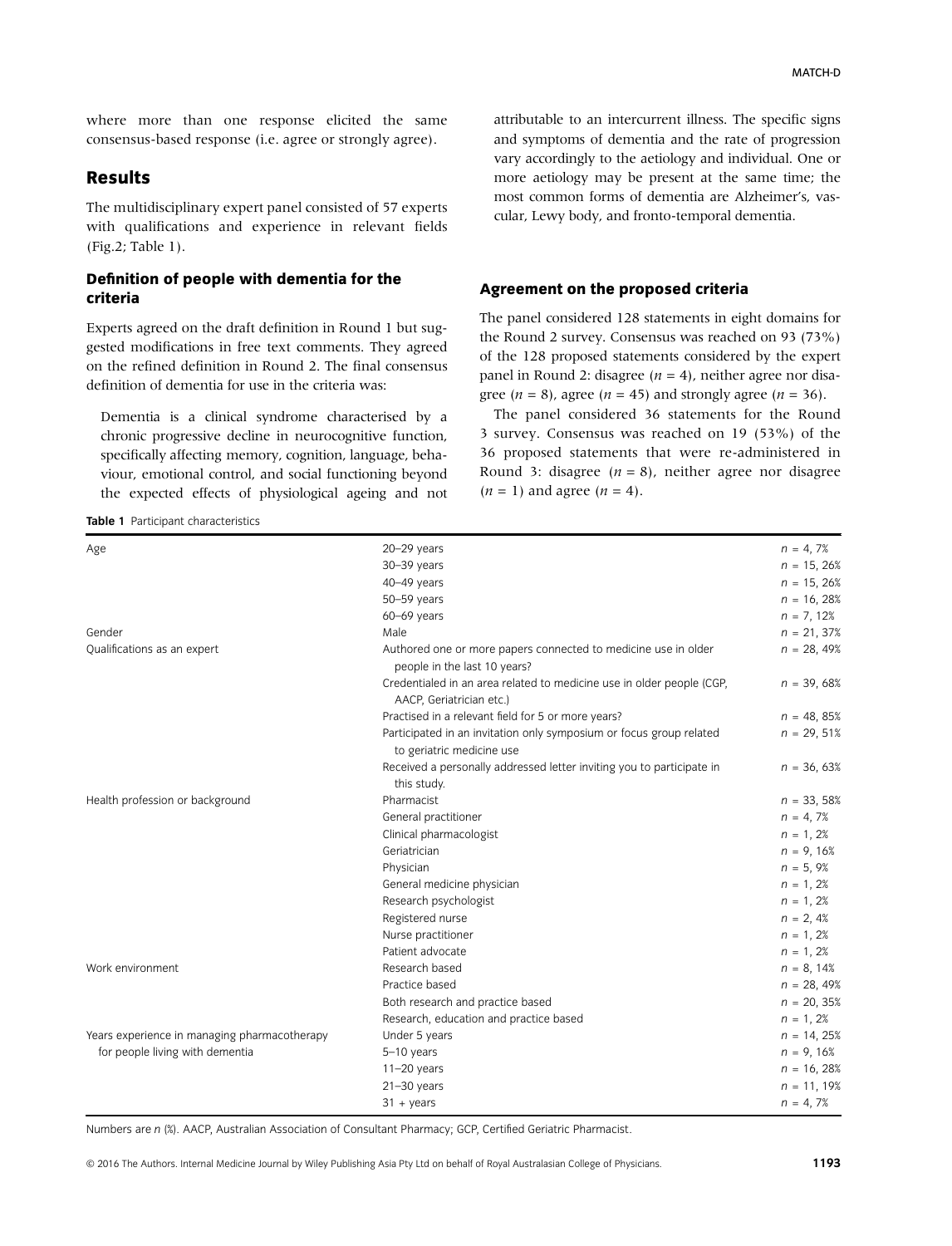

The expert panel reached consensus on 111 statements (Supporting Information, Table S1) and did not reach consensus on 17 statements (Supporting Information, Table S2).

#### **Statement synthesis for the MATCH-D criteria**

The 85 statements on which consensus agreement was achieved were condensed into 67 statements across eight categories to create the MATCH-D criteria (Appendix S2).

The MATCH-D criteria include a one-page addendum to present the condensed statements for the statements where the consensus was to disagree with the statement (Appendix S2, p. 5).

# **Discussion**

This paper reports consensus statements that describe appropriate medication management in people with dementia. We convened a large multidisciplinary panel of experienced clinicians with backgrounds in pharmacy, medicine and nursing for this project. The expert panel



generated a list of statements that provide guidance on appropriate treatment goals in people with dementia and important discussion points for patient-centered care. The MATCH-D statements give specific consensus-based advice on symptom management, prescribing to reduce the risk of future events, medications to slow dementia progression, psychoactive medications, the experience of side-effects and the indications for a medication review in people living with dementia.

Medication management for people with dementia has often been focused on improving cognitive function and reducing symptoms of the dementia.<sup>17</sup> Australia released clinical guidelines on the management of dementia in May 2015.55 These guidelines describe the use of anticholinesterase inhibitiors and memantine for dementia progression and pharmacological management of behavioural and psychological symptoms of dementia with antipsychotics, antidepressants, anxiolytics, mood stabilisers and melatonin.55 They do not provide guidance on the pharmacological management of co-morbidities except where they may affect behavioural and psychological symptoms. Evidence assessing co-morbidities among people with dementia remains focused on prevalence and assessment of quality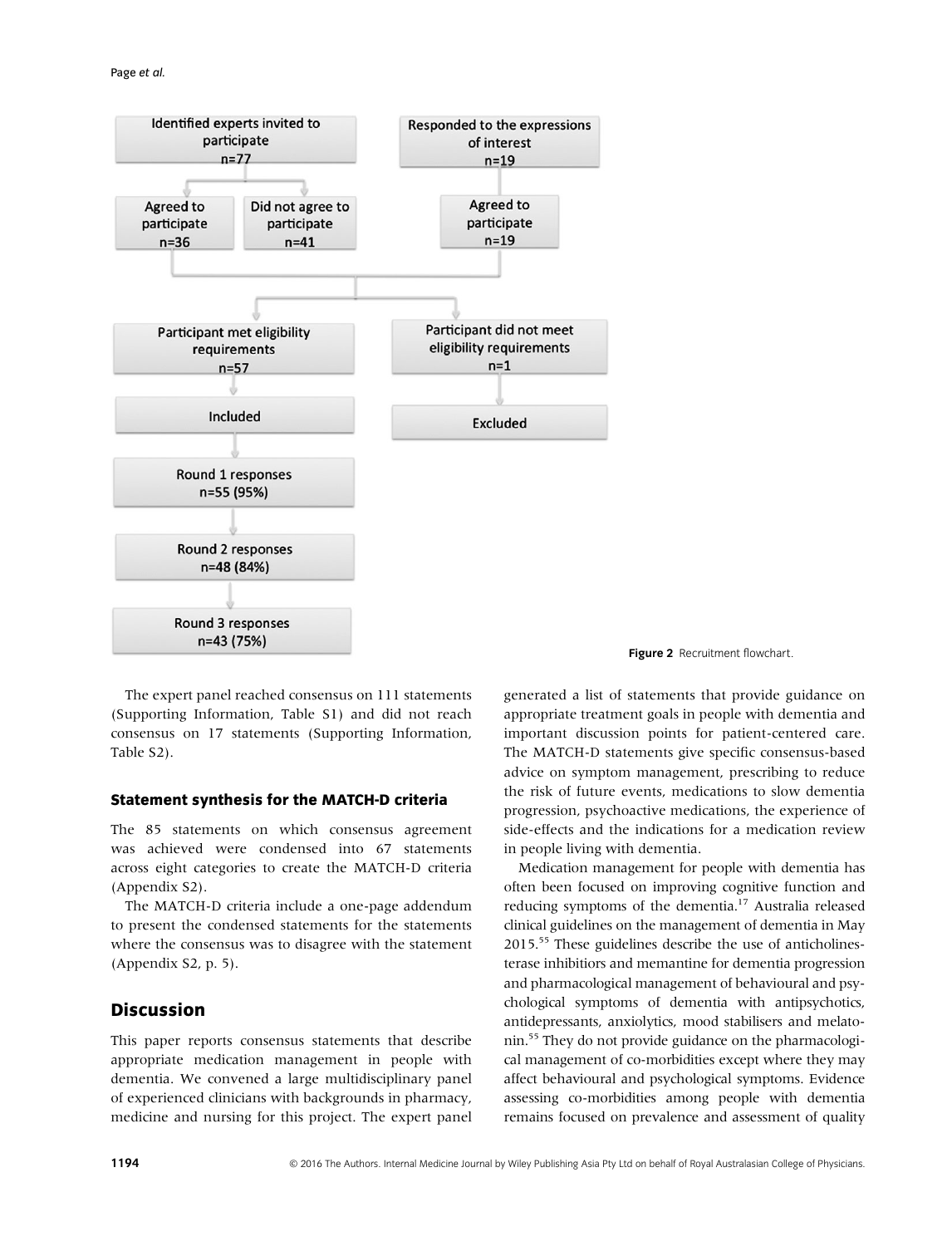of care.17 Our study complements existing dementia guidelines by describing appropriate pharmacological management of co-morbidities as dementia progresses.

One of the strong messages from our expert panel was the importance of a person-centered approach to pharmacological management in people with dementia. Medication management needs to focus on treatment goals that are relevant to the individual and their families, as older adults vary in their preferences for treatment when they consider the potential risks and benefits of medication management. $43,56$  It is important that people with dementia are involved in decisions about their own care,<sup>57</sup> and that the wishes of caregivers or family are also considered in the decision-making process. $58,59$ 

General prescribing criteria for older adults do not specifically consider the particularities of a progressive, lifelimiting nature of dementia. $45-49$  We anticipated that this project would generate a list of appropriate and inappropriate medications for managing co-morbidities in dementia, similar to other existing explicit prescribing criteria in older people such as the Beers and STOPP/ START criteria.<sup>60,61</sup> However, the expert responses to the Round 1 questions emphasised individualising treatment and the importance of reviewing treatments for comorbidities as the dementia progresses. The MATCH-D criteria reported here may add value if used alongside other prescribing criteria designed for older adults and provide health professionals with guidance on when it may be appropriate to de-prescribe specific medications for co-morbidities in people with dementia.<sup>62</sup> The MATCH-D criteria also provide guidance on specific issues to discuss with patients and their families when individualising care in dementia.

This study has several strengths. The panel was large with experts from a variety of health professional fields and we had a high response rate to our initial approach (95% participation in Round 1). We used carefully worded open-ended questions in the initial round to avoid biasing or limiting the possible responses. Two investigators independently analysed the Round 1 responses to increase the objectivity of the process. Existing consensus-based criteria for older people have been criticised for a lack of transparency in the methods.<sup>63</sup> A strength of the current study is that the methods were transparent with a pre-specified published protocol.52 A weakness of this study is that Round 1 did not generate statements on the anticipated list of appropriate and inappropriate medications as specified in the protocol. As such, we did not anticipate the process of condensing a large number of statements in our protocol. However, this demonstrates that the Round 1 questions did not limit possible responses.

## **Conclusion**

More work is required to evaluate whether the MATCH-D criteria are useful in clinical practice. In addition, the MATCH-D criteria may need to be refined or amended for clinical application. In the current version of MATCH-D, we have included statements where there was consensus disagreement in their original format as an addendum (e.g. 'Health professions should conceal medication in food or drink if [a person with dementia] refuses to take medications' and 'Regular medicines intended for symptom relief should be continued indefinitely in people who are unable to reliably report symptom recurrence' and 'the wishes and needs of family and carers should take priority over those of the person living with dementia'). It is uncertain without further research whether the inverse of these statements would be ratified.

More research is also needed to determine whether applying the MATCH-D criteria in the clinical setting will improve health outcomes and quality of life for people with dementia. However, the strong message from our experts is that medication management in people with dementia should be individualised to match the person's changing treatment goals as the disease progresses.

# **Acknowledgements**

Thank you to the following members of the expert panel who agreed to be acknowledged for their participation: Dr Chris Alderman, Ms Kristen Anderson, Associate Professor Simon Bell, Dr Mandy Callary, Ms Ginn Chin, Mrs Amanda Cross, Mr Phillip Davis, Ms Laura Dean, Ms Cinny Xin Dong, Professor Jenny Doust, Dr Rohan Elliott, Ms Mary Etty-Leal, Dr Christopher Freeman, Ms Elizabeth Georgeson, Dr Danijela Gnjidic, Dr Ivanka Hendrix, Ms Anna Hendy, Professor Sarah Hilmer, Dr Jesse Jansen, Associate Professor Kristina Johnell, Ms Stefanie Johnston, Associate Professor Benny Katz, Ms Lisa Kouladijan, Ms Sarita Lo, Dr John Maddison, Professor Jennifer Martin, Ms Anne Moehead, Associate Professor Vasi Naganathan, Dr John Obeid, Ms Yan Ghee Peng, Mrs Barbara Petrie, Dr Lisa Pont, Dr Ranjeev Pulle, Dr Emily Reeve, Dr Patrick Russell, Ms Debbie Rigby, Ms Robyn Saunders, Dr Ian Scott, Dr Andrew Stafford, Ms Lavinia Verduci, Dr Juanita Westbury, Dr Mackenzie Williams, Mr John Woodward, Associate Professor Michael Woodward.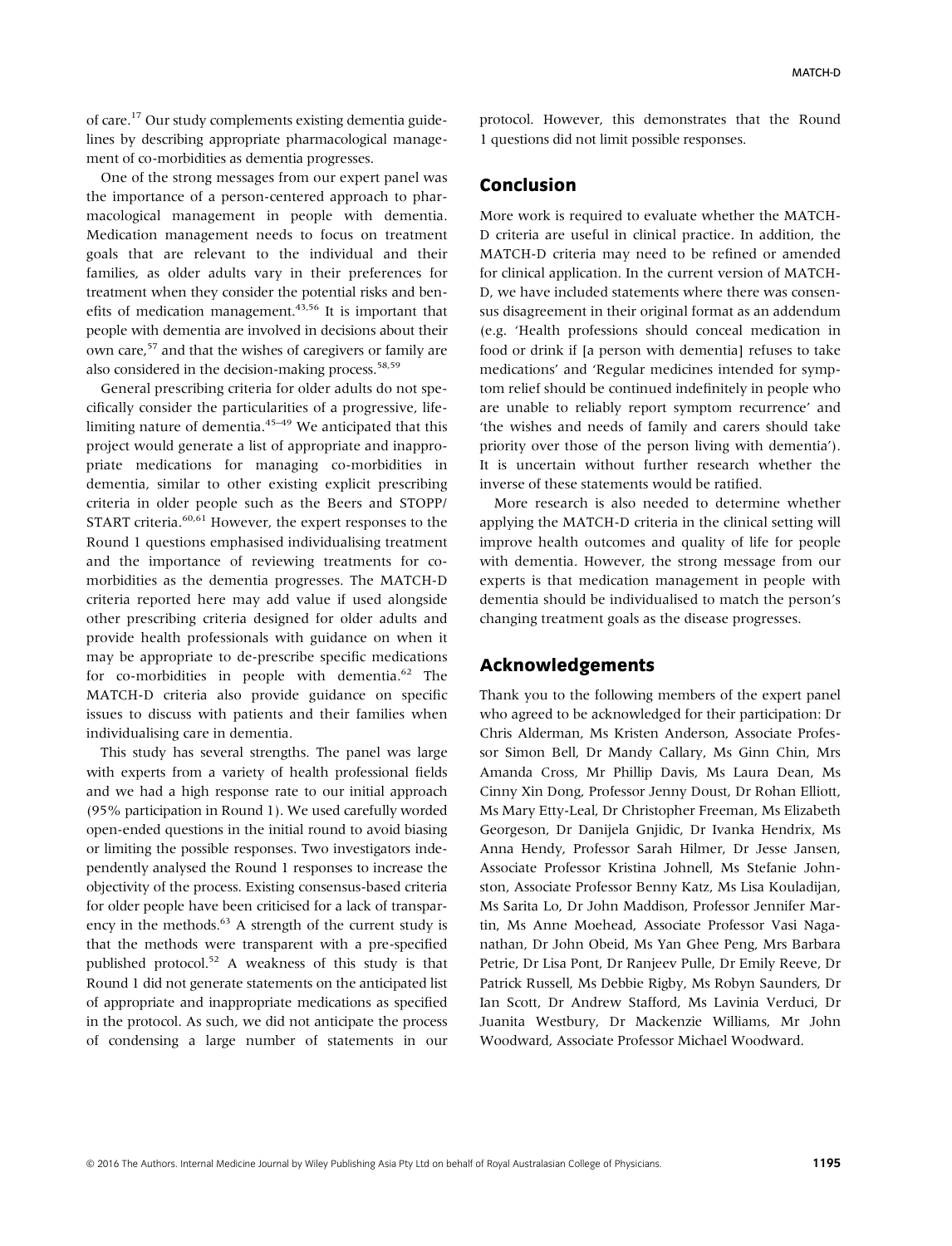#### **References**

- 1 Larson EB, Shadlen MF, Wang L, McCormick WC, Bowen JD, Teri L *et al.* Survival after initial diagnosis of Alzheimer disease. *Ann Intern Med* 2004; **140**: 501–9+I526.
- 2 Wolfson C, Wolfson DB, Asgharian M, M'Lan CE, Østbye T, Rockwood K et al. A reevaluation of the duration of survival after the onset of dementia. *N Engl J Med* 2001; **344**: 1111–6.
- 3 Australian Institute of Health and Welfare. *Dementia in Australia*. Cat. no. AGE 70. Canberra: AIHW; 2012.
- 4 Brookmeyer R, Johnson E, Ziegler-Graham K, Arrighi HM. Forecasting the global burden of Alzheimer's disease. *Alzheimers Dement* 2007; **3**: 186–91.
- 5 Harris D. Withholding and withdrawing life sustaining treatment in advanced dementia: how and when to make these difficult decisions. *Geriatr Aging* 2009; **12**: 403–7.
- 6 Reeve E, Simon Bell J, Hilmer SN. Barriers to optimising prescribing and deprescribing in older adults with dementia: a narrative review. *Curr Clin Pharmacol* 2015; **10**: 168–77.
- 7 Parsons C, Hughes CM, Passmore AP, Lapane KL. Withholding, discontinuing and withdrawing medications in dementia patients at the end of life: a neglected problem in the disadvantaged dying? *Drugs Aging* 2010; **27**: 435–9.
- 8 Schubert CC, Boustani M, Callahan CM, Perkins AJ, Carney CP, Fox C *et al.* Comorbidity profile of dementia patients in primary care: are they sicker? *J Am Geriatr Soc* 2006; **54**: 104–9.
- 9 Kunik ME, Snow AL, Molinari VA, Menke TJ, Souchek J, Sullivan G *et al.* Health care utilization in dementia patients with psychiatric comorbidity. *Gerontologist* 2003; **43**: 86–91.
- 10 Duthie A, Chew D, Soiza RL. Nonpsychiatric comorbidity associated with Alzheimer's disease. *Q J Med* 2011; **104**: 913–20.
- 11 Drewes YM, den Elzen WPJ, Mooijaart SP, de Craen AJ, Assendelft WJ, Gussekloo J. The effect of cognitive impairment on the predictive value of multimorbidity for the increase in disability in the oldest old: the Leiden 85-plus study. *Age Ageing* 2011; **40**: 352–7.
- 12 Formiga F, Fort I, Robles MJ, Riu S, Sabartes O, Barranco E *et al.*

Comorbidity and clinical features in elderly patients with dementia: differences according to dementia severity. *J Nutr Health Aging* 2009; **13**: 423–7.

- 13 Hoffmann F, van den Bussche H, Wiese B, Schön G, Koller D, Eisele M *et al.* Impact of geriatric comorbidity and polypharmacy on cholinesterase inhibitors prescribing in dementia. *BMC Psychiatry* 2011; **11**.
- 14 Somers M, Rose E, Simmonds D, Whitelaw C, Calver J, Beer C. Quality use of medicines in residential aged care. *Aust Fam Physician* 2010; **39**: 413–16.
- 15 Giron MST, Wang HX, Bernsten C, Thorslund M, Winblad B, Fastbom J. The appropriateness of drug use in an older nondemented and demented population. *J Am Geriatr Soc* 2001; **49**: 277–83.
- 16 Welsh TJ, Gladman JR, Gordon AL. The treatment of hypertension in people with dementia: a systematic review of observational studies. *BMC Geriatr* 2014; **14**.
- 17 Bunn F, Burn AM, Goodman C, Rait G, Norton S, Robinson L *et al.* Comorbidity and dementia: a scoping review of the literature. *BMC Med* 2014; **192**.
- 18 Melis RJ, Marengoni A, Rizzuto D, Teerenstra S, Kivipelto M, Angleman SB *et al.* The influence of multimorbidity on clinical progression of dementia in a population-based cohort. *PLoS One* 2013; **8**: e84014.
- 19 Smith T, Maidment I, Hebding J, Madzima T, Cheater F, Cross J *et al.* Systematic review investigating the reporting of comorbidities and medication in randomized controlled trials of people with dementia. *Age Ageing* 2014; **43**: 868–72.
- 20 McLean AJ, Le Couteur DG. Aging biology and geriatric clinical pharmacology. *Pharmacol Rev* 2004; **56**: 163–84.
- 21 Hilmer SN, McLachlan AJ, Le Couteur DG. Clinical pharmacology in the geriatric patient. *Fundam Clin Pharmacol* 2007; **21**: 217–30.
- 22 Hilmer SN. ADME-tox issues for the elderly. *Expert Opin Drug Metab Toxicol* 2008; **4**: 1321–31.
- 23 Farrall AJ, Wardlaw JM. Blood-brain barrier: Ageing and microvascular diseasesystematic review and meta-analysis. *Neurobiol Aging* 2009; **30**: 337–52.
- 24 Nicolazzo JA, Mehta DC. Transport of drugs across the blood-brain barrier in

Alzheimer's disease. *Ther Deliv* 2010; **1**: 595–611.

- 25 Lindblad CI, Hanlon JT, Gross CR, Sloane RJ, Pieper CF, Hajjar ER *et al.* Clinically important drug-disease interactions and their prevalence in older adults. *Clin Ther* 2006; **28**: 1133–43.
- 26 Van Spall HGC, Toren A, Kiss A, Fowler RA. Eligibility criteria of randomized controlled trials published in high-impact general medical journals: a systematic sampling review. *JAMA* 2007; **297**: 1233–40.
- 27 McCormick WC, Kukull WA, van Belle G, Bowen JD, Teri L, Larson EB. Symptom patterns and comorbidity in the early stages of Alzheimer's disease. *J Am Geriatr Soc* 1994; **42**: 517–21.
- 28 van de Glind EMM, van Enst WA, van Munster BC, Olde Rikkert MG, Scheltens P, Scholten RJ *et al.* Pharmacological treatment of dementia: a scoping review of systematic reviews. *Dement Geriatr Cogn Disord* 2013; **36**: 211–8.
- 29 Reisberg B, Borenstein J, Salob SP, Ferris SH. Behavioral symptoms in Alzheimer's disease: phenomenology and treatment. *J Clin Psychiatry* 1987; **48**: 9–15.
- 30 Lyketsos CG, Steinberg M, Tschanz JT, Norton MC, Steffens DC, Breitner JC *et al.* Mental and behavioral disturbances in dementia: findings from the Cache County Study on memory in aging. *Am J Psychiatry* 2000; **157**: 708–14.
- 31 Bergh S, Selbaek G, Engedal K. Discontinuation of antidepressants in people with dementia and neuropsychiatric symptoms (DESEP study): double blind, randomised, parallel group, placebo controlled trial. *Br Med J* 2012; **344**: 12.
- 32 Seitz DP, Gill SS, Herrmann N, Brisbin S, Rapoport MJ, Rines J *et al.* Pharmacological treatments for neuropsychiatric symptoms of dementia in long-term care: a systematic review. *Int Psychogeriatr* 2013; **25**: 185–203.
- 33 Schneider LS, Dagerman KS, Insel P. Risk of death with atypical antipsychotic drug treatment for dementia: meta-analysis of randomized placebo-controlled trials. *JAMA* 2005; **294**: 1934–43.
- 34 Ott A, Stolk RP, Van Harskamp F, Pols HA, Hofman A, Breteler MM *et al.* Diabetes mellitus and the risk of dementia: the Rotterdam Study. *Neurology* 1999; **53**: 1937–42.